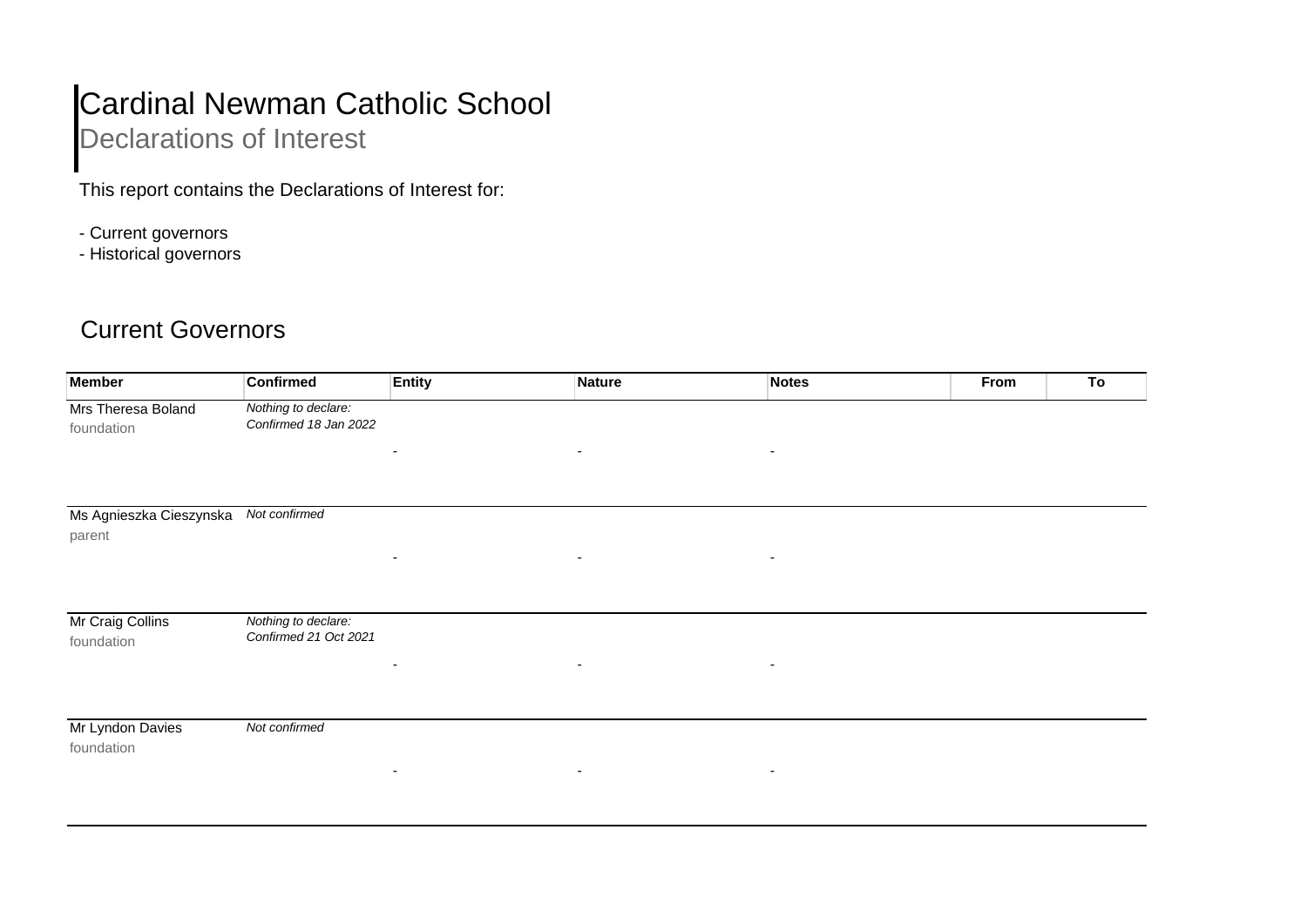| Mrs Sonia Kearns-Hart<br>foundation | Nothing to declare:<br>Confirmed 9 Mar 2022  |                                                                       |                           |                                      |           |
|-------------------------------------|----------------------------------------------|-----------------------------------------------------------------------|---------------------------|--------------------------------------|-----------|
|                                     |                                              |                                                                       |                           |                                      |           |
| Mr Laurence Moore<br>foundation     | Confirmed 23 Sep 2021                        |                                                                       |                           |                                      |           |
|                                     |                                              | Manzol Ltd                                                            | <b>Current Employment</b> |                                      | 01 Sep 19 |
|                                     |                                              | <b>Albany Theatre Trust Ltd</b>                                       | <b>Business Interest</b>  |                                      | 01 Sep 19 |
|                                     |                                              | <b>Albany Productions Ltd</b>                                         | <b>Business Interest</b>  |                                      | 01 Sep 19 |
|                                     |                                              | Holy Cross Catholic Multi<br>Academy Company                          | Director                  |                                      | 01 Sep 19 |
|                                     |                                              | Institute of Chartered<br>Accountants in England and<br>Wales (ICAEW) | Professional Member/Body  | no general control or<br>management! | 01 Sep 19 |
|                                     |                                              | Cardinal Newman Catholic<br>School                                    | Governor                  |                                      | 01 Sep 85 |
| Mr Alfred Mwini<br>staff            | Nothing to declare:<br>Confirmed 21 Oct 2021 |                                                                       |                           |                                      |           |
|                                     |                                              |                                                                       |                           |                                      |           |
| Ms Emma O'Connor<br>headteacher     | Not confirmed                                |                                                                       |                           |                                      |           |
|                                     |                                              |                                                                       | $\blacksquare$            |                                      |           |
| Mr David Parnell<br>foundation      | Confirmed 21 Oct 2021                        |                                                                       |                           |                                      |           |